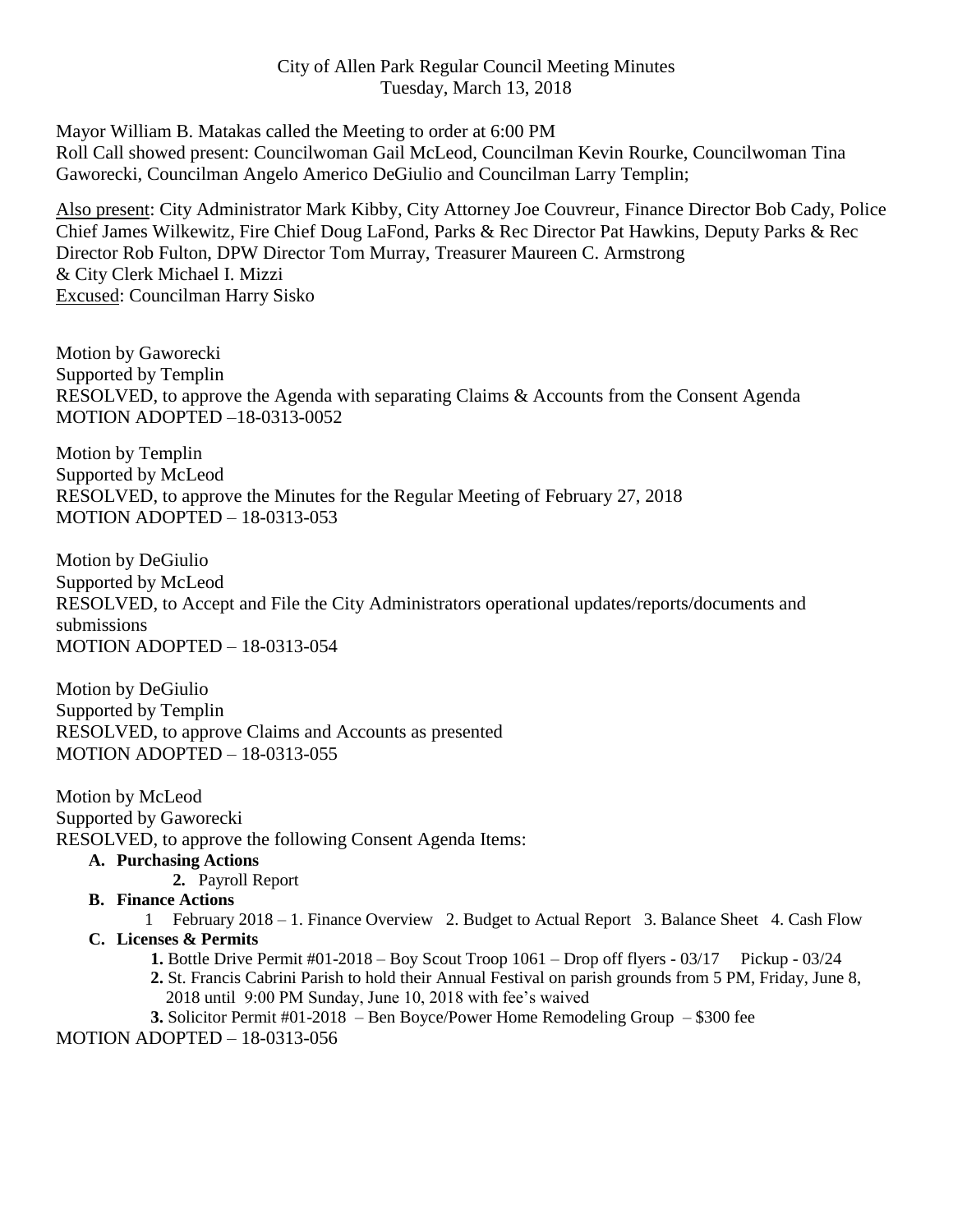Motion by Rourke Supported by Templin RESOLVED, to authorize the Mayor & City Clerk to sign the Agreement with MDOT for Contract #18-5002 Control, Section STU 82000, Job number 133398A, Enterprise Drive Reconstruction EB I-94 Off Ramp to Oakwood Boulevard MOTION ADOPTED – 18-0313-057

Motion by Gaworecki Supported by DeGiulio RESOLVED, to approve the contract extension from T-N-T Tree Services with same prices as last year and to bypass the City bid process  $(APCO 2-824 - (4))$  as there is no economic benefit to re-bid the Tree trimming services

MOTION ADOPTED – 18-0313-058

Motion by Gaworecki Supported by Rourke RESOLVED, to enter into an Agreement with Serv-Ice Refrigeration for the installation of a new control system for \$29,798.00 and for the installation of a new stainless steel melting pit coil for \$11,989.00 and to bypass the City bid process  $(APCO 2-824 - (4))$  as there is no economic benefit since Serv-Ice installed the original control in 1972 with funds to come from acct. 101-751-920-000 MOTION ADOPTED – 18-0313-059

Motion by Gaworecki

Supported by Templin

RESOLVED, to approve the Parks & Rec Director Pat Hawkins to apply for a Recreation Passport grant for the removal and installation of a new inclusive playground at Humpty Dumpty Park with a total project cost of \$210,000 and the funding to be \$140,000 from the state grant and \$70,000 from the 2017-18 and 2016-17 County allocation and the \$70,000 match is equivalent to 33% and exceeds the state minimum of 25% MOTION ADOPTED – 18-0313-060

Motion by Rourke

Supported by Gaworecki

RESOLVED, to approve the Parks & Rec Director Pat Hawkins to apply for a Michigan Natural Resources Trust Fund Grant for the removal and installation of a new inclusive playground at Cunningham Park with a total project cost of \$412,126 and the funding to be \$298,384 from the state grant and \$63,742 from a GameTime grant, \$50,000 from the County 2018-19 allocation, also supported by CDBG funds and the \$113,742 matching funds is equivalent to 38% and exceeds the state minimum of 25% MOTION ADOPTED – 18-0313-061

Motion by DeGiulio

Supported by Gaworecki

RESOLVED, to approve the Parks & Rec Director Pat Hawkins to apply for a Land and Water Conservation Grant for the removal and installation of a new inclusive playground at Brier Rabbit Park with a total project cost of \$210,000 and the funding to be \$105,000 from the state grant and \$105,000 from Community Development Block Grant Funds and the \$105,000 match is equivalent to 50% and meets the state minimum of 50%

MOTION ADOPTED – 18-0313-062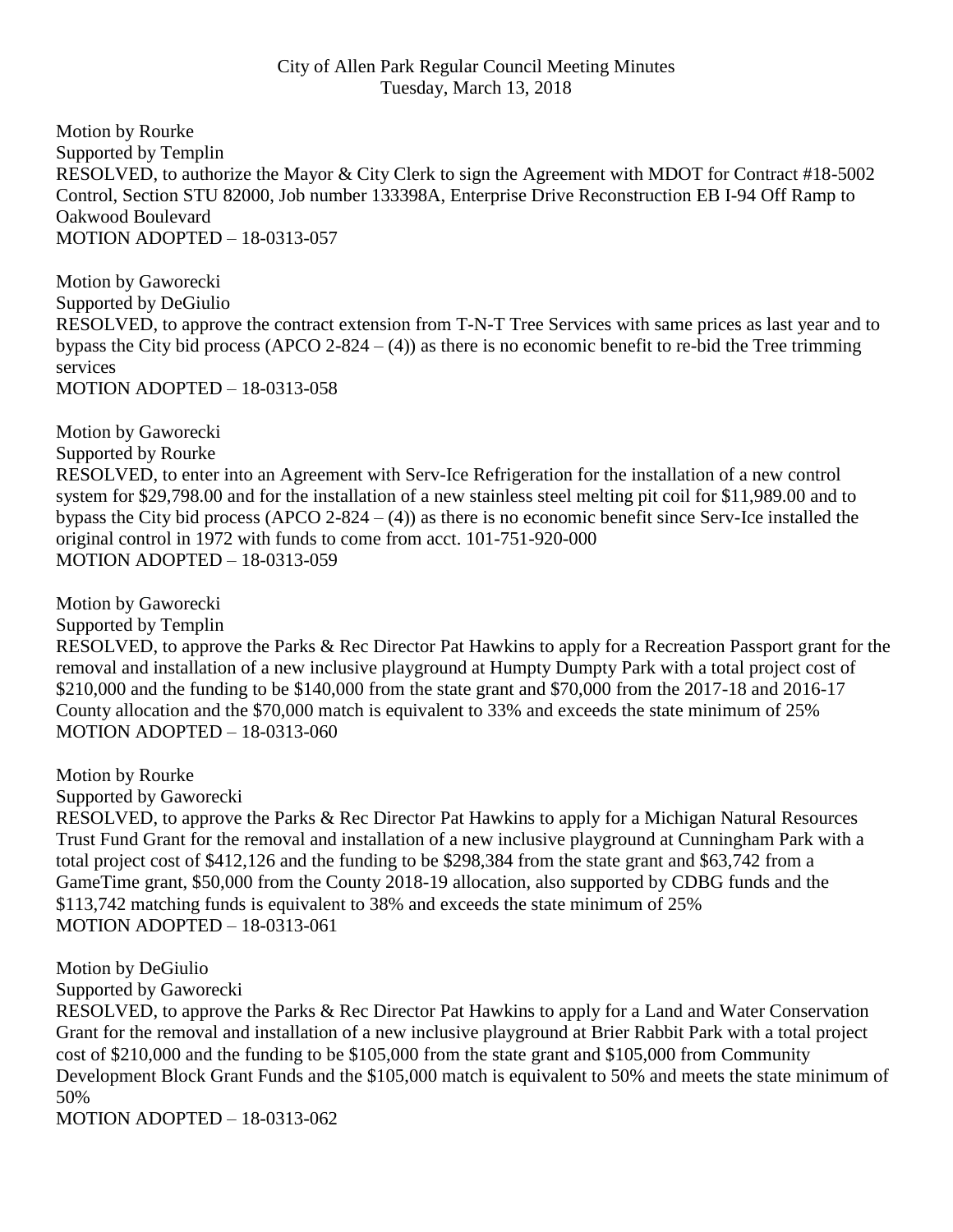Motion by DeGiulio

Supported by Rourke

WHEREAS, the State of Michigan Department of Treasury has given preliminary notice of its intent to award a Financially Distressed Cities, Villages, and Townships (FDCVT) grant in the amount of up to \$319,321.00 toward reimbursement of expenditures required to implement the Generator and Transfer Switch at the new City Hall and Police Department and the conversion of LED Streetlights, and

WHEREAS, the State of Michigan requires each municipality's governing body to adopt a resolution authorizing participation in the proposed project prior to finalizing the award of grants from the State of Michigan FDCVT grant program, and

WHEREAS, The City of Allen Park acknowledges that it:

- 1. Has filed it its annual financial report (F65) or audit per the Uniform Budgeting and Accounting Act or the Uniform System of Accounting Act,
- 2. Has filed its financial plan (deficit elimination plan) per the Glenn Stiel State Revenue Sharing Act, as applicable,
- 3. Is not delinquent in making payment that are due on loans issued pursuant to the Emergency Municipal Loan Act, and
- 4. Does not have a payment due and owing to the state

And thus is eligible to participate in a FDCVT grant funded project;

NOW, THEREFORE, BE IT RESOLVED THAT the Allen Park Mayor and City Council hereby authorize participation in the Generator and Transfer Switch at the new City Hall and Police Department and the conversion of LED Streetlights and on behalf of the City of Allen Park authorizes City Administrator Mark Kibby to provide this resolution indicating its approval to the State of Michigan relating to the FDCVT requirements

MOTION ADOPTED UNANIMOUSLY – 18-0313-063

Motion by McLeod Supported by Gaworecki RESOLVED, to have a  $3^{\text{rd}}$  Reading & Public Hearing for Proposed Ordinance #03 – 2018 an Ordinance amending Chapter 6 "Animals", Article II "Dogs and Cats", Division 1 "Generally", Section 6-61, Control of Dogs or Cats off Premises MOTION ADOPTED – 18-0313-064

Motion by DeGiulio Supported by Rourke RESOLVED, to have a Final Reading & Adoption of Ordinance #03 – 2018 an Ordinance amending Chapter 6 "Animals", Article II "Dogs and Cats", Division 1 "Generally", Section 6-61, Control of Dogs or Cats off Premises – Shall this Ordinance Pass? Roll Call Vote: Unanimous MOTION ADOPTED – 18-0313-065